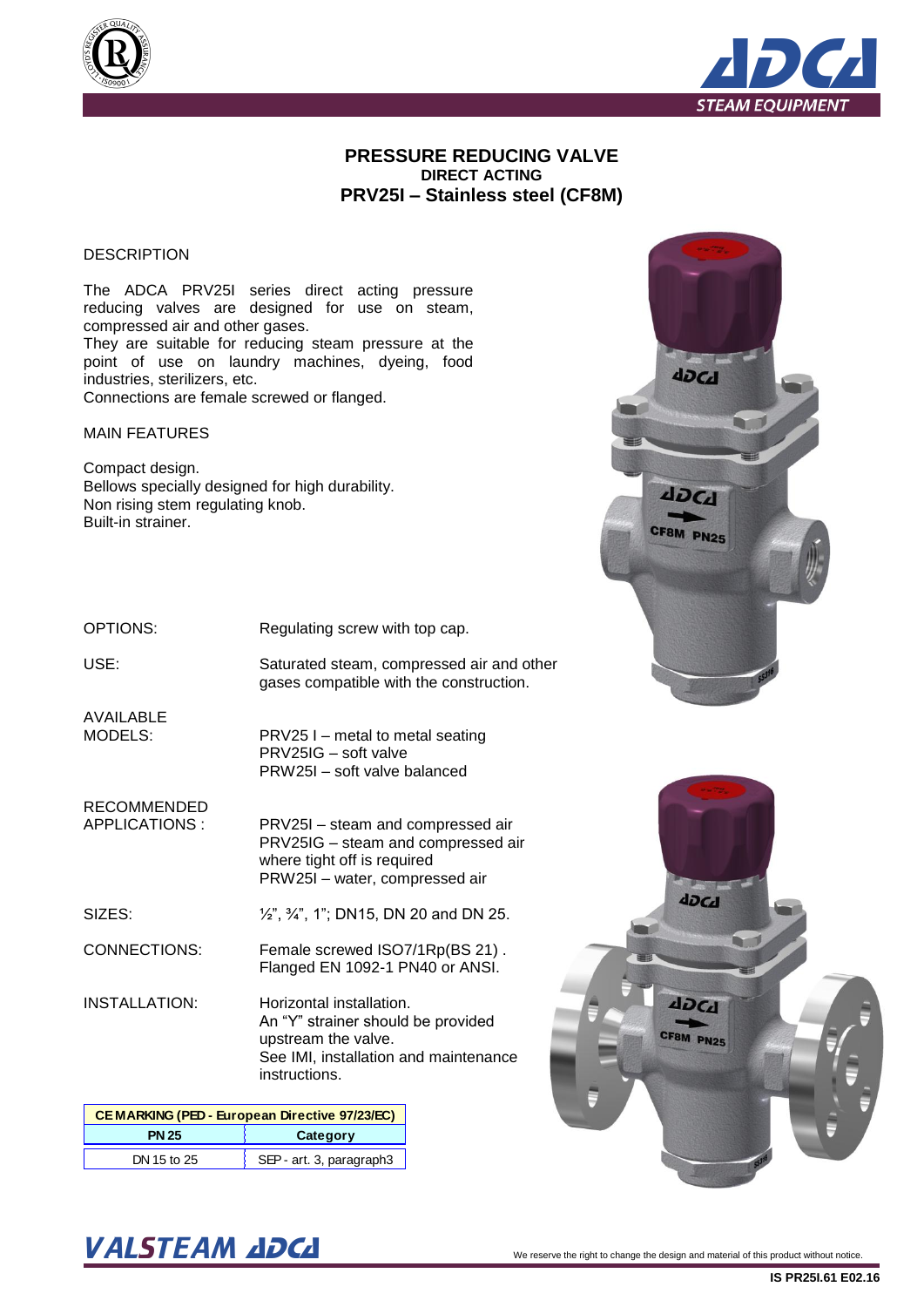



| <b>LIMITING CONDITIONS</b> |               |                 |                |  |  |  |  |  |  |
|----------------------------|---------------|-----------------|----------------|--|--|--|--|--|--|
|                            | <b>PRV251</b> | <b>PRV25IG</b>  | <b>PRW251</b>  |  |  |  |  |  |  |
| Body design conditions     | <b>PN25</b>   | <b>PN25</b>     | <b>PN25</b>    |  |  |  |  |  |  |
| Max.upstream pressure      | 17 bar        | 17 bar          | 14 bar         |  |  |  |  |  |  |
| Max.downstream pressure    | 8,6 bar       | 8,6 bar         | 8,6 bar        |  |  |  |  |  |  |
| Min.downstream pressure    | $0.14$ bar    | $0.14$ bar      | $0.35$ bar     |  |  |  |  |  |  |
| Max.design temperature     | 210°C         | $180^{\circ}$ C | $75^{\circ}$ C |  |  |  |  |  |  |
| Max.cold hydraulic test    | 38 bar        | 38 bar          | 38 bar         |  |  |  |  |  |  |
| Max.reducing ratio         | 10:1          | 10:1            | 10:1           |  |  |  |  |  |  |

| <b>CAPACITIES</b><br>(See selection table) |     |     |     |  |  |  |  |
|--------------------------------------------|-----|-----|-----|--|--|--|--|
| <b>Valve Size</b><br>15<br>20<br>25        |     |     |     |  |  |  |  |
| <b>KVs</b>                                 | 1,7 | 2,6 | 3,1 |  |  |  |  |

| <b>PRESSURE RANGES</b>                                      |              |              |             |             |  |  |  |  |
|-------------------------------------------------------------|--------------|--------------|-------------|-------------|--|--|--|--|
| <b>Spring colour</b><br>Blue *<br>Yellow **<br>Red<br>Green |              |              |             |             |  |  |  |  |
| Red.Press.<br>bar                                           | $0,35 - 1,7$ | $0,14 - 1,7$ | $1,4 - 4,0$ | $3,5 - 8,6$ |  |  |  |  |

\*Applicable only on the PRW; \*\* Appl.only on the PRV

Where control spring ranges overlap, always use the lower range to give better control and precision.

|                   | <b>DIMENSIONS (mm)-Screwed</b> |      |     | EN1092-1 Flanges |             |     |      |             |
|-------------------|--------------------------------|------|-----|------------------|-------------|-----|------|-------------|
| <b>SIZE</b><br>DN | A                              | B    | С   | F                | WGT.<br>Kgs | D   | E    | WGT.<br>Kgs |
| 1/2"              | 96                             | 68.5 | 141 | 74               | 3           | 150 | 47.5 | 4.4         |
| 3/4"              | 96                             | 68.5 | 141 | 74               | 3           | 150 | 52.5 | 5           |
| 1"                | 96                             | 68.5 | 141 | 74               | 2,9         | 160 | 57.5 | 5,5         |





# VALSTEAM ADCA We reserve the right to change the design and material of this product without notice.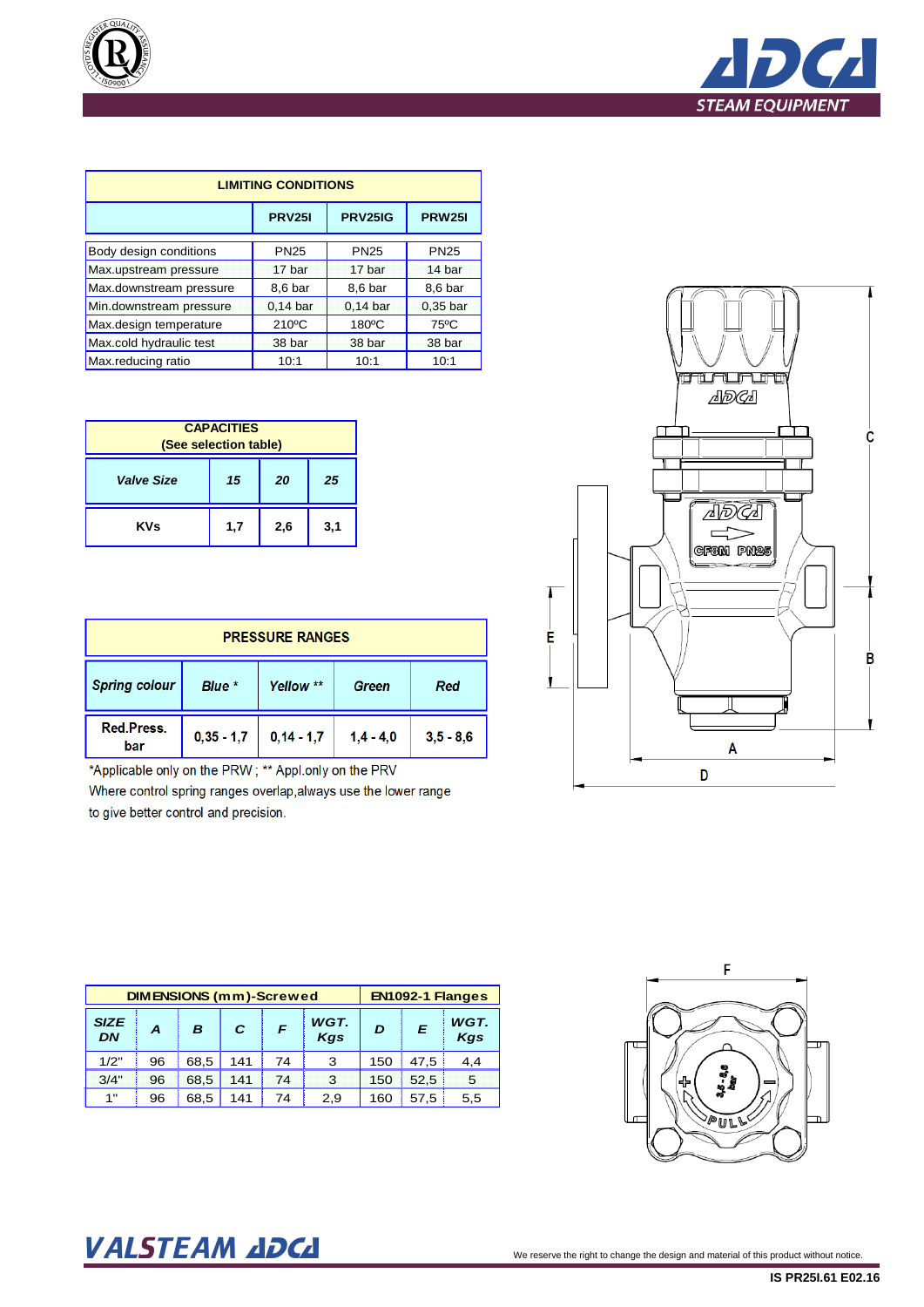

| QUALITY)<br>q,<br>Ë |
|---------------------|
| $\sqrt{$0900}$      |

|                         | <b>MATERIALS</b>          |                           |  |  |  |  |  |  |  |  |
|-------------------------|---------------------------|---------------------------|--|--|--|--|--|--|--|--|
| POS.                    | <b>DESIGNATION</b>        | <b>MATERIAL</b>           |  |  |  |  |  |  |  |  |
| 1                       | <b>VALVE BODY</b>         | CF8M / 1.4408             |  |  |  |  |  |  |  |  |
| $\overline{2}$          | <b>COVER</b>              | CF8M/1.4408               |  |  |  |  |  |  |  |  |
| 3                       | *SEAT                     | AISI 316 / 1.4401         |  |  |  |  |  |  |  |  |
| $\overline{\mathbf{4}}$ | *GASKET                   | <b>COPPER</b>             |  |  |  |  |  |  |  |  |
| 5                       | *VALVE                    | <b>HARDENED ST.STEEL</b>  |  |  |  |  |  |  |  |  |
| 5.1                     | *O-RING                   | <b>NBR</b>                |  |  |  |  |  |  |  |  |
| 5.2                     | *VALVE HEAD               | NBR.                      |  |  |  |  |  |  |  |  |
| 5.3                     | *VALVE HEAD               | PTFE/GRAPHITE             |  |  |  |  |  |  |  |  |
| 6                       | *VALVE RETURN SPRING      | AISI 302 / 1.4300         |  |  |  |  |  |  |  |  |
| $\overline{7}$          | *STRAINER SCREEN          | AISI 304 / 1.4301         |  |  |  |  |  |  |  |  |
| 8                       | <b>PUSHROD</b>            | AISI 316 / 1.4401         |  |  |  |  |  |  |  |  |
| 9                       | <b>BOTTOM CAP</b>         | CF8M/1.4408               |  |  |  |  |  |  |  |  |
| 10                      | *CAP GASKET               | ST.ST./ GRAPHITE          |  |  |  |  |  |  |  |  |
| 11                      | <b>COVER BOLTS</b>        | <b>STAINLESS STEEL</b>    |  |  |  |  |  |  |  |  |
| 12                      | *GUIDE BUSH               | AISI 316 / 1.4401         |  |  |  |  |  |  |  |  |
| 13                      | * PLAIN BEARING           | <b>BRONZE FILLED PTFE</b> |  |  |  |  |  |  |  |  |
| 14                      | *BELLOWS                  | AISI 316 TI / 1.4571      |  |  |  |  |  |  |  |  |
| 15                      | *BELLOWS GASKET           | ST.ST./ GRAPHITE          |  |  |  |  |  |  |  |  |
| 16                      | *ADJUSTMENT SPRING        | <b>STEEL</b>              |  |  |  |  |  |  |  |  |
| 17                      | <b>TOP SPRING PLATE</b>   | <b>BRASS</b>              |  |  |  |  |  |  |  |  |
| 18                      | A DJUSTMENT SCREW         | AISI 304 / 1.4301         |  |  |  |  |  |  |  |  |
| 18.1                    | <b>BEARING</b>            | <b>STEFL</b>              |  |  |  |  |  |  |  |  |
| 18.2                    | <b>PIN</b>                | AISI 304 / 1.4301         |  |  |  |  |  |  |  |  |
| 19                      | <b>SPRING</b>             | AISI 302 / 1.4300         |  |  |  |  |  |  |  |  |
| 19.1                    | STARLOCK WASHER           | AISI 302 / 1.4300         |  |  |  |  |  |  |  |  |
| 20                      | <b>HANDWHEEL</b>          | <b>PLASTIC</b>            |  |  |  |  |  |  |  |  |
| 21                      | <b>SPRING IDENT.PLATE</b> | <b>PLASTIC</b>            |  |  |  |  |  |  |  |  |



\* Available spare parts.



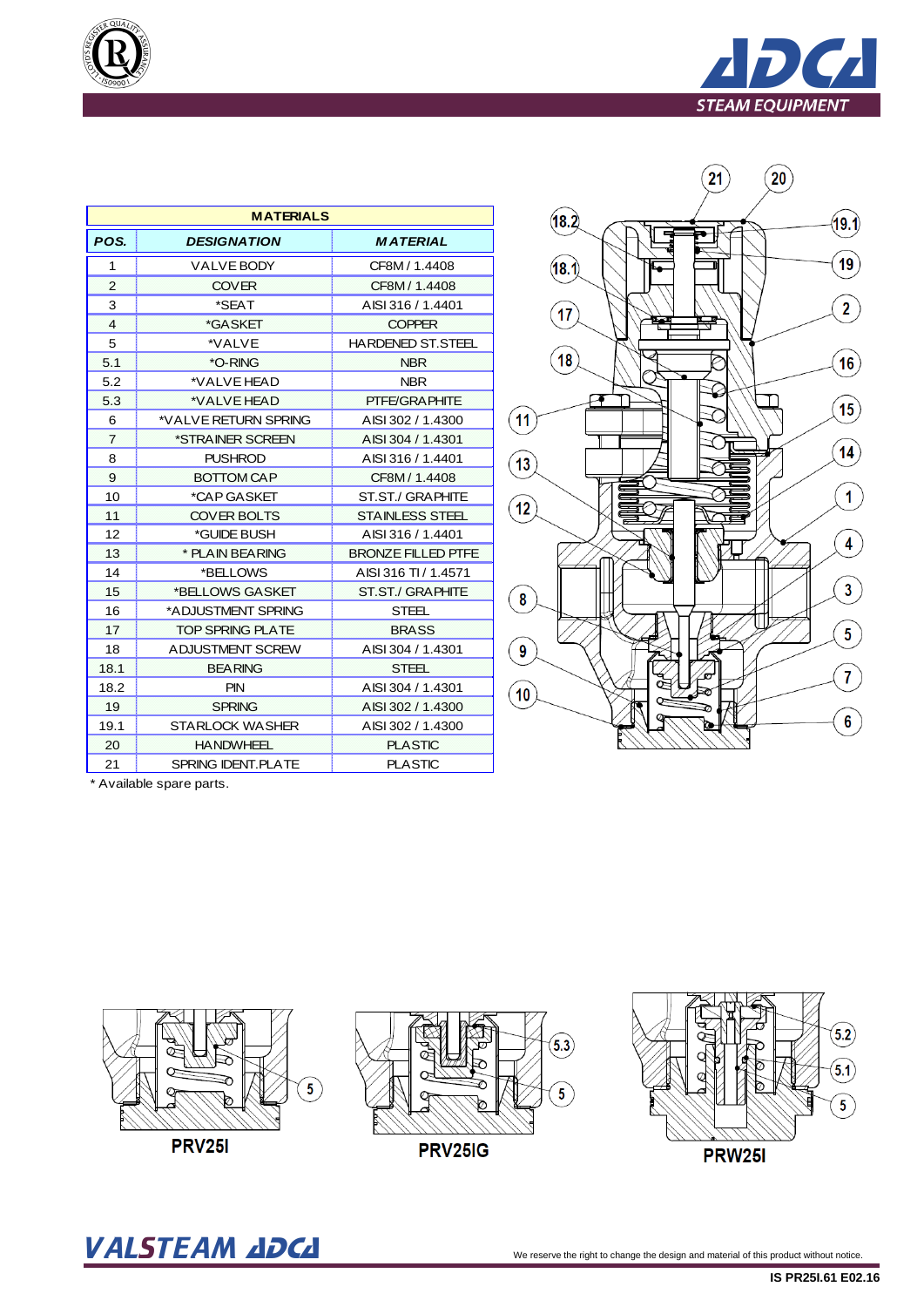



|                 | <b>STEAM CAPACITY TABLE</b>    | (Kg/h)      |                   |                       | <b>COMPRESSED AIR CAPACITY TABLE</b><br>(Nm3/h-0°C-1,013bar) |                                                        |                                    |             |             |                | (m3/h)       | <b>WATER CAPACITY TA</b> |
|-----------------|--------------------------------|-------------|-------------------|-----------------------|--------------------------------------------------------------|--------------------------------------------------------|------------------------------------|-------------|-------------|----------------|--------------|--------------------------|
| <b>INLET</b>    | <b>OUTLET</b>                  |             | <b>SAT. STEAM</b> |                       |                                                              | <b>COMPRESSED AIR</b><br><b>INLET</b><br><b>OUTLET</b> |                                    |             | D.P.        |                | <b>WATER</b> |                          |
| bar             | bar                            | <b>DN15</b> | <b>DN20</b>       | <b>DN25</b>           | bar                                                          | bar                                                    | <b>DN15</b>                        | <b>DN20</b> | <b>DN25</b> | bar            | <b>DN15</b>  | <b>DN20</b>              |
|                 | 0,2                            | 33          | 53                | 64                    |                                                              | 0,2                                                    | 45                                 | 72          | 86          | 1,5            | 2,1          | 3,18                     |
| $\overline{2}$  | 1,2<br>1,6                     | 57          | 87                | 104                   | $\overline{2}$                                               | 1,2<br>1,6                                             | $\overline{77}$<br>$\overline{51}$ | 117         | 140         |                |              |                          |
|                 | 0,3                            | 38<br>45    | 59<br>70          | $\overline{71}$<br>83 |                                                              | 0,3                                                    | 61                                 | 80<br>95    | 96<br>112   | $\overline{2}$ | 2,4          | 3,67                     |
| 3               | 1,2                            | 76          | 116               | 138                   | 3                                                            | 1,2                                                    | 103                                | 157         | 186         | 3              | 2,95         | 4,5                      |
|                 | 2,2                            | 61          | 93                | 111                   |                                                              | 2,2                                                    | 82                                 | 126         | 150         |                |              |                          |
|                 | 2,6<br>0,4                     | 46<br>56    | 70<br>87          | 83<br>104             |                                                              | 2,6<br>0,4                                             | 62<br>76                           | 95<br>117   | 112<br>140  | 4              | 3,4          | 5,2                      |
|                 | $\overline{\mathbf{1}}$        | 66          | 102               | 121                   |                                                              | 1                                                      | 89                                 | 138         | 163         |                |              |                          |
| 4               | 2,5                            | 95          | 145               | 173                   | 4                                                            | 2,5                                                    | 128                                | 196         | 234         | 5              | 3,8          | 5,8                      |
|                 | 3,5                            | 57<br>68    | 87<br>105         | 104<br>125            |                                                              | 3,5                                                    | 77<br>92                           | 117<br>142  | 140<br>169  | 6              | 4,16         | 6,36                     |
|                 | 0,5<br>$\overline{2}$          | 91          | 139               | 166                   |                                                              | 0,5<br>$\overline{2}$                                  | 123                                | 188         | 224         |                |              |                          |
| $5\phantom{.0}$ | $\overline{\mathbf{3}}$        | 114         | 174               | 208                   | 5                                                            | $\overline{\mathbf{3}}$                                | 154                                | 235         | 281         | 8              | 4,8          | 7,35                     |
|                 | 4                              | 85          | 130               | 155                   |                                                              | 4                                                      | 115                                | 176         | 209         | 12             | 5,8          | $9\,$                    |
|                 | 0,6<br>$\overline{2}$          | 79<br>106   | 122<br>162        | 145<br>194            |                                                              | 0,6<br>$\overline{2}$                                  | 107<br>143                         | 165<br>219  | 196<br>262  |                |              |                          |
| 6               | $\overline{\mathbf{3}}$        | 133         | 203               | 243                   | 6                                                            | $\overline{\mathbf{3}}$                                | 180                                | 274         | 328         |                |              |                          |
|                 | 4                              | 120         | 184               | 219                   |                                                              | 4                                                      | 162                                | 248         | 296         |                |              |                          |
|                 | 0,7                            | 91          | 139               | 167                   |                                                              | 0,7                                                    | 123                                | <b>188</b>  | 225         |                |              |                          |
| $\overline{7}$  | $\overline{\mathbf{2}}$<br>3,5 | 121<br>152  | 185<br>232        | 222<br>277            | $\overline{7}$                                               | $\overline{2}$<br>3,5                                  | 163<br>205                         | 250<br>313  | 300<br>374  |                |              |                          |
|                 | 5                              | 132         | 201               | 240                   |                                                              | 5                                                      | 178                                | 271         | 324         |                |              |                          |
|                 | 0,8                            | 102         | 157               | 187                   |                                                              | 0,8                                                    | 138                                | 212         | 252         |                |              |                          |
|                 | $\overline{2}$                 | 137         | 210               | 250                   |                                                              | $\overline{2}$                                         | 185                                | 284         | 338         |                |              |                          |
| 8               | 3,5<br>5                       | 171<br>161  | 262<br>247        | 312<br>294            | 8                                                            | 3,5<br>5                                               | 231<br>217                         | 354<br>333  | 421<br>397  |                |              |                          |
|                 | $6\overline{6}$                | 142         | 217               | 259                   |                                                              | $6\overline{6}$                                        | 192                                | 293         | 350         |                |              |                          |
|                 | 0,9                            | 114         | 174               | 208                   |                                                              | 0,9                                                    | 154                                | 235         | 281         |                |              |                          |
|                 | 2,5                            | 133         | 203               | 242                   |                                                              | 2,5                                                    | 180                                | 274         | 327         |                |              |                          |
| 9               | $\overline{4}$<br>5            | 152<br>190  | 233<br>291        | 277<br>347            | 9                                                            | 4<br>$\overline{5}$                                    | 205<br>257                         | 315<br>393  | 374<br>468  |                |              |                          |
|                 | 7                              | 152         | 232               | 277                   |                                                              | 7                                                      | 205                                | 313         | 374         |                |              |                          |
|                 | $\overline{\mathbf{1}}$        | 125         | 192               | 228                   |                                                              | $\overline{\mathbf{1}}$                                | <b>169</b>                         | 259         | 308         |                |              |                          |
| 10              | $\overline{\mathbf{3}}$<br>4   | 146<br>167  | 224<br>256        | 266<br>305            | 10                                                           | $\overline{\mathbf{3}}$<br>4                           | 197<br>225                         | 302<br>346  | 359<br>412  |                |              |                          |
|                 | $6\phantom{1}6$                | 209         | 320               | 381                   |                                                              | 6                                                      | 282                                | 432         | 514         |                |              |                          |
|                 | $\overline{\mathbf{8}}$        | 161         | 247               | 294                   |                                                              | $\overline{\mathbf{8}}$                                | 217                                | 333         | 397         |                |              |                          |
|                 | 1,1                            | 136         | 210               | 249                   |                                                              | 1,1                                                    | 184                                | 284         | 336         |                |              |                          |
| 11              | 3<br>$\overline{6}$            | 182<br>228  | 280<br>350        | 333<br>416            | 11                                                           | 3<br>6                                                 | 246<br>308                         | 378<br>473  | 450<br>562  |                |              |                          |
|                 | 8                              | 198         | 302               | 360                   |                                                              | 8                                                      | 267                                | 408         | 486         |                |              |                          |
|                 | 8,6                            | 182         | 279               | 331                   |                                                              | 8,6                                                    | 246                                | 377         | 447         |                |              |                          |
|                 | 1,2<br>$\overline{3}$          | 148<br>197  | 227<br>302        | 270                   |                                                              | 1,2<br>3                                               | 200<br>266                         | 306<br>408  | 365         |                |              |                          |
| 12              | $6\overline{6}$                | 247         | 378               | 360<br>451            | 12                                                           | $6\overline{6}$                                        | 333                                | 510         | 486<br>609  |                |              |                          |
|                 | $\overline{\mathbf{8}}$        | 228         | 349               | 416                   |                                                              | $\overline{\mathbf{8}}$                                | 308                                | 471         | 562         |                |              |                          |
|                 | 8,6                            | 217         | 332               | 396                   |                                                              | 8,6                                                    | 293                                | 448         | 535         |                |              |                          |
|                 | 1,3<br>4                       | 159<br>186  | 244<br>284        | 291<br>340            |                                                              | 1,3<br>4                                               | 215<br>251                         | 329<br>383  | 393<br>459  |                |              |                          |
| 13              | $6\overline{6}$                | 212         | 325               | 388                   | 13                                                           | $6\overline{6}$                                        | 286                                | 439         | 524         |                |              |                          |
|                 | $\overline{7}$                 | 266         | 407               | 486                   |                                                              | $\overline{7}$                                         | 359                                | 549         | 656         |                |              |                          |
|                 | 8,6                            | 246         | 378               | 451                   |                                                              | 8,6                                                    | 332                                | 510         | 609         |                |              |                          |
|                 | 1,5<br>4                       | 182<br>212  | 259<br>302        | 321<br>374            |                                                              | 1,5<br>4                                               | 246<br>286                         | 350<br>408  | 433<br>505  |                |              |                          |
| 15              | $6\phantom{1}$                 | 243         | 345               | 427                   | 15                                                           | $6\phantom{1}$                                         | 328                                | 466         | 576         |                |              |                          |
|                 | $\overline{\mathbf{8}}$        | 304         | 433               | 536                   |                                                              | $\overline{\mathbf{8}}$                                | 410                                | 585         | 724         |                |              |                          |
|                 | 8,6<br>1,7                     | 298<br>205  | 426<br>279        | 512<br>333            |                                                              | 8,6<br>1,7                                             | 402<br>277                         | 575<br>377  | 691<br>450  |                |              |                          |
|                 | $\overline{4}$                 | 238         | 325               | 386                   |                                                              | 4                                                      | 321                                | 439         | 521         |                |              |                          |
| 17              | $6\overline{6}$                | 273         | 372               | 441                   | 17                                                           | $6\overline{6}$                                        | 369                                | 502         | 595         |                |              |                          |
|                 | 8                              | 342         | 465               | 555                   |                                                              | $\overline{\mathbf{8}}$                                | 462                                | 628         | 749         |                |              |                          |
|                 | 8,6                            | 339         | 449               | 541                   |                                                              | 8,6                                                    | 458                                | 606         | 730         |                |              |                          |

| <b>WATER CAPACITY TABLE</b><br>(m3/h) |             |                            |      |  |  |  |  |  |  |
|---------------------------------------|-------------|----------------------------|------|--|--|--|--|--|--|
| D.P.                                  | WATER       |                            |      |  |  |  |  |  |  |
| bar                                   | <b>DN15</b> | <b>DN25</b><br><b>DN20</b> |      |  |  |  |  |  |  |
| 1,5                                   | 2,1         | 3,18                       | 3,8  |  |  |  |  |  |  |
| $\overline{2}$                        | 2,4         | 3,67                       | 4,38 |  |  |  |  |  |  |
| 3                                     | 2,95        | 4,5                        | 5,37 |  |  |  |  |  |  |
| 4                                     | 3,4         | 5,2                        | 6,2  |  |  |  |  |  |  |
| 5                                     | 3,8         | 5,8                        | 6,93 |  |  |  |  |  |  |
| 6                                     | 4,16        | 6,36                       | 7,6  |  |  |  |  |  |  |
| 8                                     | 4,8         | 7,35                       | 8,75 |  |  |  |  |  |  |
| 12                                    | 5,8         | 9                          | 10,7 |  |  |  |  |  |  |

### VALSTEAM ADCA We reserve the right to change the design and material of this product without notice.